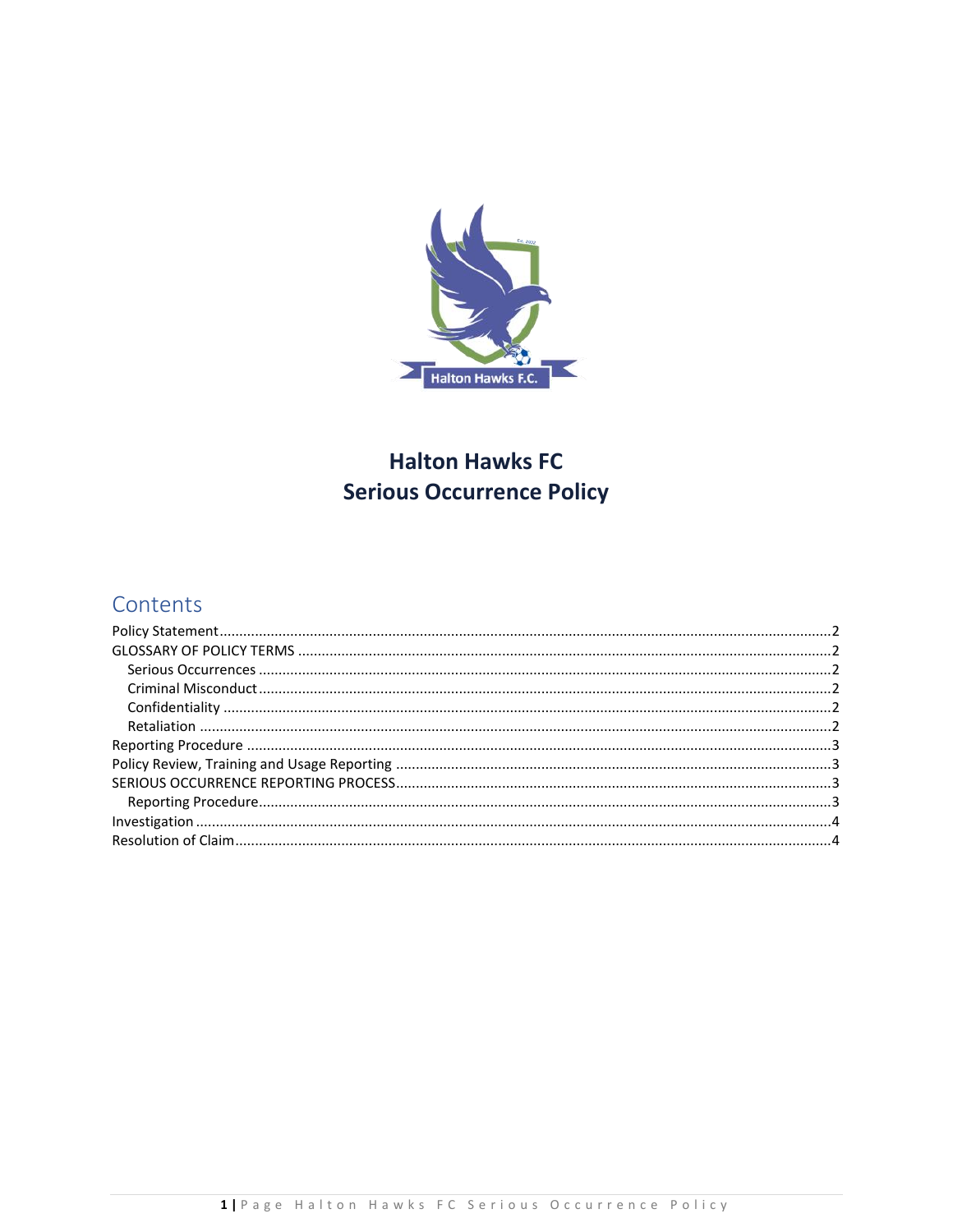### <span id="page-1-0"></span>Policy Statement

The Halton Hawks FC's goal is to provide a positive soccer experience for all stakeholders involved with the Club. Even with a dedicated leadership team, generous volunteers, and hard-working staff there are sometimes occurrences of a serious nature that need to addressed formally and promptly by the Club.

HHFC takes situations in which someone is offended, made to feel uncomfortable or intimidated or are put in a precarious position very seriously, as these situations can often be very upsetting and affect the relationship between those involved and the Club.

The Halton Hawks FC is committed to hearing, investigating and ensuring proper action is taken in the event of a serious occurrence. This policy has been created to outline the serious occurrence reporting process to address situations where an unwelcome conduct or communication creates an intimidating, hostile or offensive environment.

### <span id="page-1-1"></span>GLOSSARY OF POLICY TERMS

#### <span id="page-1-2"></span>Serious Occurrences

A serious occurrence is defined as a situation in which inappropriate behaviour or unwelcome conduct is displayed in association with an Halton Hawks FC program.

#### **Inappropriate behaviour/unwelcome conduct is defined as follows:**

➢ Comments, conduct, or gestures directed toward an individual or group of individuals which is insulting, intimidating, humiliating, malicious, degrading and/or offensive in nature.

#### <span id="page-1-3"></span>Criminal Misconduct

<span id="page-1-4"></span>Allegations of criminal misconduct or suspected player abuse will be reported to law enforcement.

#### Confidentiality

Every effort will be made to preserve confidentiality and protect the privacy of those involved in the investigation to the extent the investigative process allows.

#### <span id="page-1-5"></span>Retaliation

Retaliation against any person involved in the complaint process is prohibited by the HHFC and will result in disciplinary action. This includes individuals who initiate complaints, persons against whom a complaint has been filed, players, and witnesses.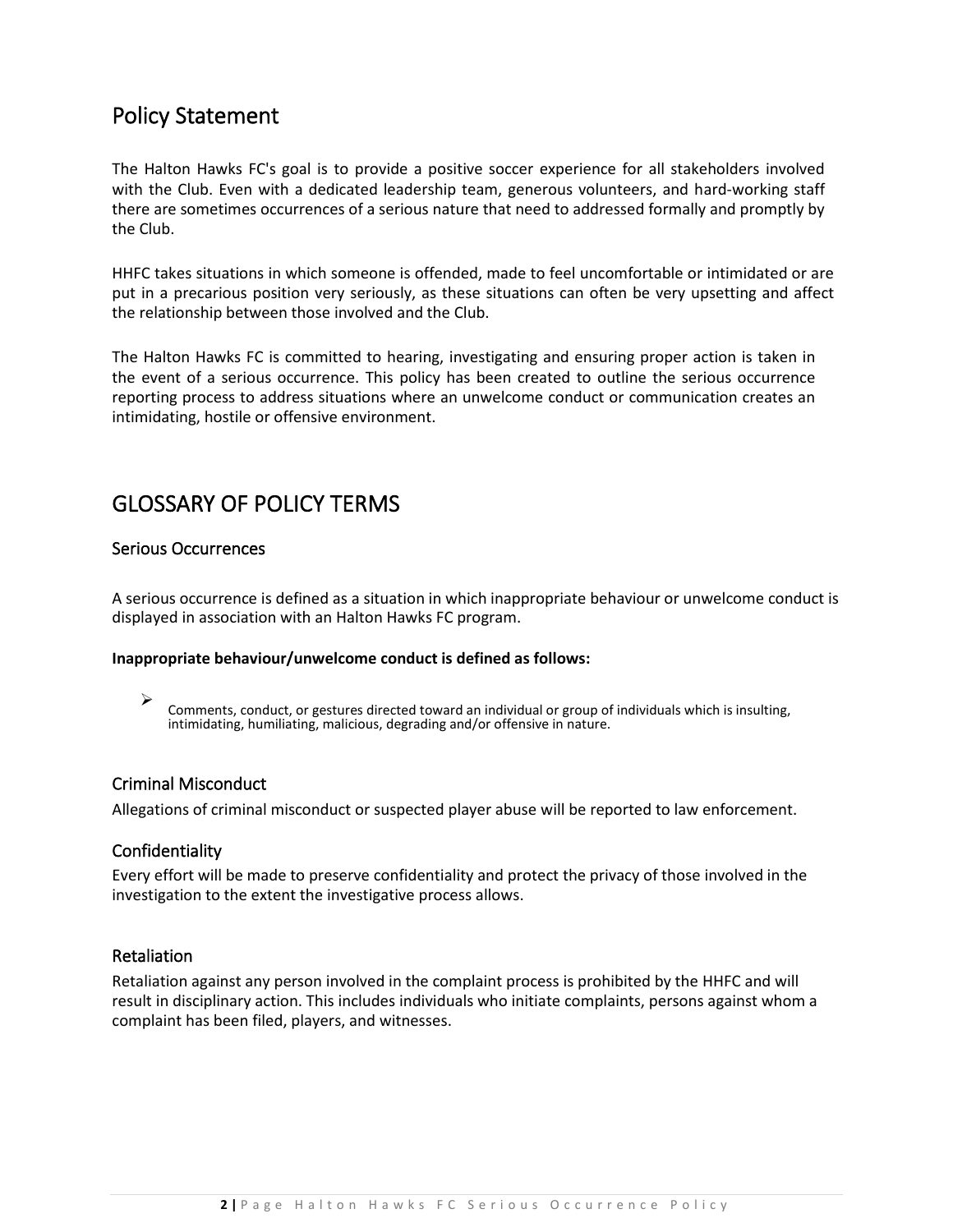## <span id="page-2-0"></span>Reporting Procedure

The Halton Hawks FC has developed and implemented a formal procedure for receiving, investigating and resolving complaints. The procedure will include reasonable and prompt time lines.

The Halton Hawks FC's Executive Director and the Director of Finance and Human Resources are responsible for receiving, investigating and resolving complaints. If the complaint directly involves the HHFC Executive Director, the complaint must be addressed to the President of the HHFC Board of Directors.

### <span id="page-2-1"></span>Policy Review, Training and Usage Reporting

This Serious Occurrence Policy will be included in HHFC staff and volunteer orientations. The Policy and its related forms will be made available to all staff, players, parents, referees and volunteers via HHFC's website and will be included in all program manuals.

This policy will be reviewed annually by HHFC's Executive Director, and periodic staff training regarding this Policy and reporting procedure will be scheduled throughout the year. The Executive Director will give an annual report to the Board of Directors regarding the use and efficacy of the Serious Occurrence Policy and Reporting Process and will recommend changes to the program, if applicable, at that time.

### <span id="page-2-2"></span>SERIOUS OCCURRENCE REPORTING PROCESS

#### <span id="page-2-3"></span>Reporting Procedure

If a member, parent, volunteer, player or employee believes he/she has been exposed to an inappropriate behaviour or an unwelcome conduct, he/she should bring this problem to the immediate attention of the Club's Executive Director or the Director of Finance and Human Resources by completing the [Serious Occurrence Report Form. T](https://5abc0df3-78f6-428c-b1de-6dfc90f0e57a.filesusr.com/ugd/2cc23e_202df4d3cd9044b68be3e7cbe9438252.pdf)his form should be submitted within 48 hours of the incident to ensure clarity and consistency in the report.

The complete[d Serious Occurrence Report Form](https://5abc0df3-78f6-428c-b1de-6dfc90f0e57a.filesusr.com/ugd/2cc23e_202df4d3cd9044b68be3e7cbe9438252.pdf) should be submitted via one of the following ways:

I. In person - Please submit the completed form in a sealed envelope, attention HHFC Executive Director. Should the Serious Occurrence involved HHFC's [Executive Director, p](mailto:info@hhfc-academy.com)lease address the envelope to the President of the Board of Directors, Halton Hawks FC.

Please be reminded that retaliation of any kind is strictly prohibited and may result in disciplinary action.